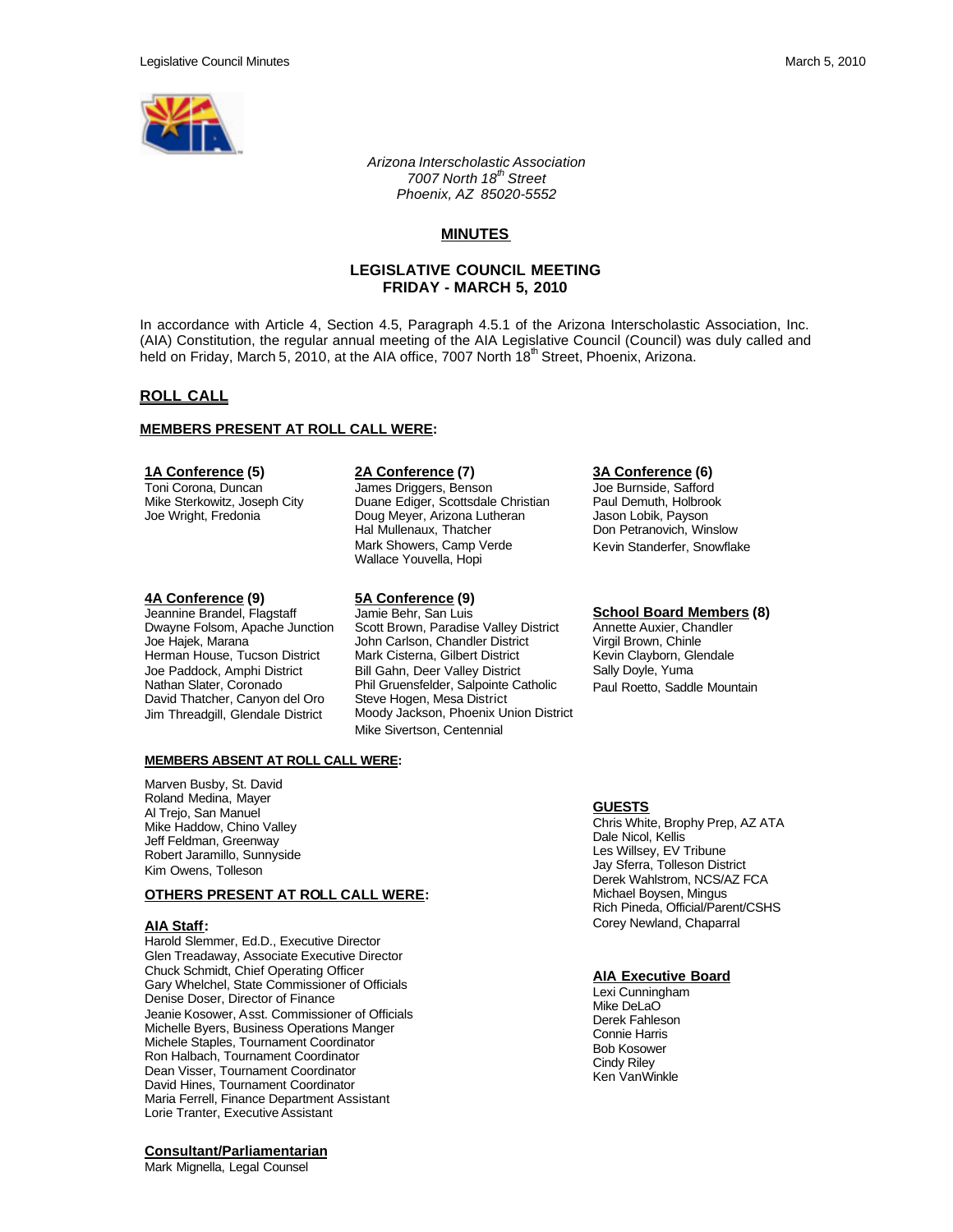After completion of roll call, Chairman VanWinkle introduced all others present and outlined procedures to be observed during the meeting. He reminded the Council Members that Article 5, Section 5.2 of the AIA Constitution stipulates that a two-thirds (2/3) vote of the total Council membership (29 members) is required to amend the AIA Constitution and that a two-thirds (2/3) vote of the members present at a duly called meeting is required to amend the AIA Bylaws. Chairman VanWinkle continued by stating that Article 4, Section 4.5 of the AIA Constitution stipulates that a quorum must be present at a meeting for the transaction of business, a quorum being two-thirds (2/3) of the total membership. He concluded that a quorum was present since roll call reflected that 36 of the 44 Council Members were present. It was also determined, based upon the 36 members present, that a vote of 24 would be required for adoption of amendments to the AIA Bylaws. Chairman VanWinkle then reminded the Council that in accordance with Article 4, Section 4.5, Paragraph 4.5.5 of the AIA Constitution, proxy votes couldn't be accepted.

## **APPROVAL OF MINUTES**

On a motion duly made by Joe Wright and seconded by Annette Auxier the minutes for the March 6, 2009 meeting were approved by a unanimous voice vote.

# **APPROVAL OF AGENDA**

Before entertaining a motion to approve the agenda for the March 5, 2010 meeting as presented, Chairman VanWinkle called for any requests for additions or deletions to the agenda.

MOTION WAS MADE BY JIM THREADGILL AND SECONDED BY KEVIN CLAYBORN TO APPROVE THE AGENDA AS PRESENTED. **MOTION PASSED – VOICE VOTE**

# **EXECUTIVE DIRECTOR REPORT**

Dr. Slemmer updated the Legislative Council members on SB 1281. He noted that the bill was still on the floor and that he will provide more updates as the situation develops.

Dr. Slemmer reported on the following:

- AIA Tournaments
	- $\checkmark$  Fall post season data presentation has been shared with the conferences, Superintendent Advisory Committee and AIA Executive Board.
	- $\checkmark$  Business Plan will be shared with AIA Executive Board at March meeting
	- AIA Travel and Arizona Budgets 1 cent sales tax will impact
- Strategic Plan Initiatives
	- **Fiscal restructure near completion**
	- $\checkmark$  RefPay pilot program EFT for officials is underway
	- www.aia365.com state of art site for all state associations. Will continue to improve with individual school sites, game and stats data in 2010-2011
- Association is currently very strong and continues to meet fiscal, presence and operational goals for 2008-2013 strategic plan.

MOTION WAS MADE BY JOE PADDOCK AND SECONDED BY JOE HAJEK TO DISPENSE WITH THE FORMALITY OF VOTING ON CALLS FOR THE QUESTION DURING THE COURSE OF THE MARCH 5, 2010 LEGISLATIVE COUNCIL MEETING – APPROVED BY A UNANIMOUS VOTE. **MOTION PASSED – VOICE VOTE**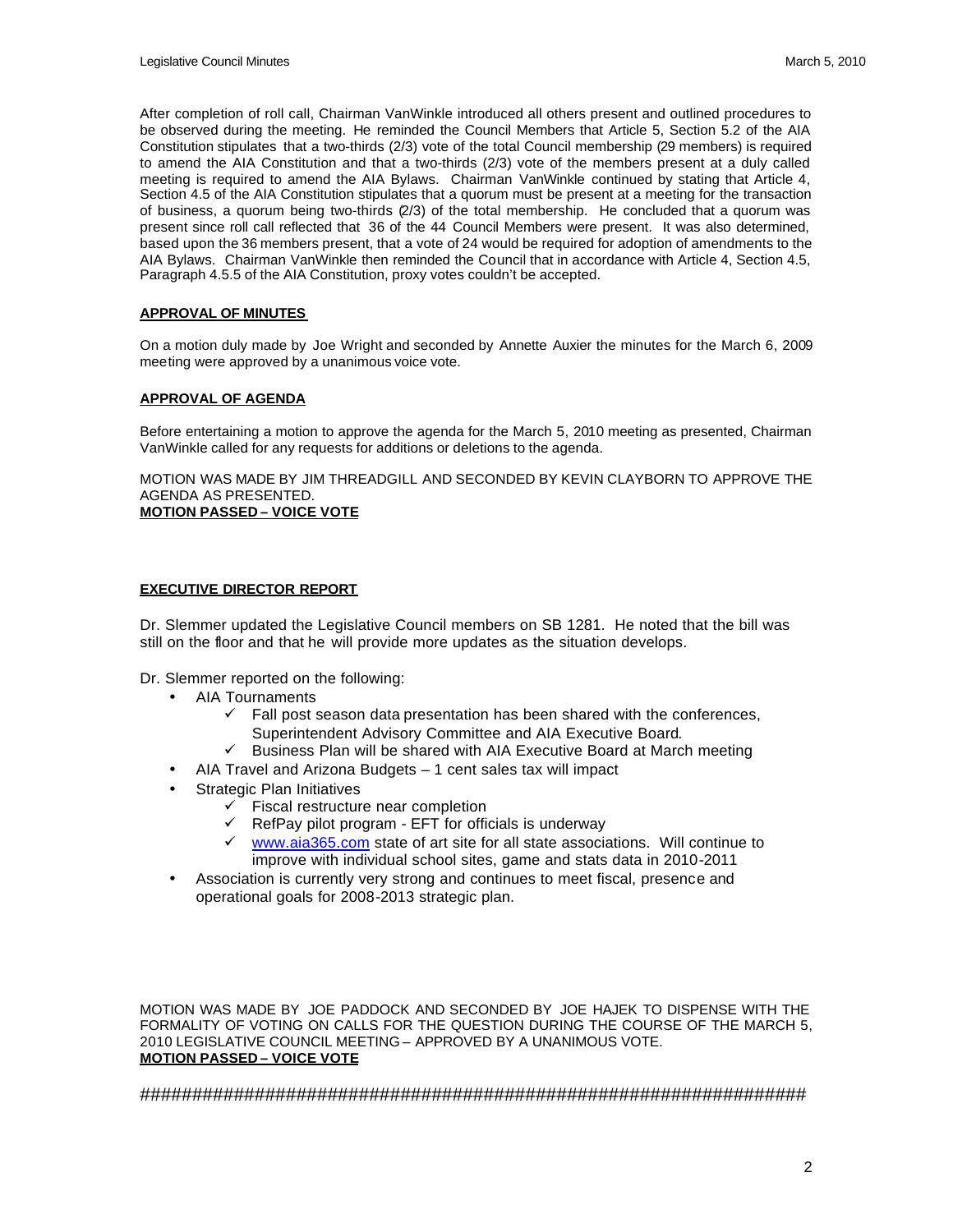# **FINANCES – ASSESSMENTS – ATHLETIC MILEAGE**

# **AIA EXECUTIVE BOARD** – PROPOSED AMENDMENT

Amend AIA Bylaws: Article 9 Finances, Section 9.2 Assessments, Paragraph 9.2.1 (Page 21)

## *(Delete Text)*

## **9.2 ASSESSMENTS**

- 9.2.1 Athletic Mileage
	- 9.2.1.1 **Full Member -** All AIA **full** member schools shall be assessed an annual fee to cover expenses incurred by the AIA on behalf of the schools for varsity athletic officials' mileage. **The assessment shall be computed as follows: (1) the total amount of varsity athletic officials' mileage for the three preceding school years shall be averaged by Conference, and (2) each member school of the Conference shall be assessed that amount the following school year. (Ex. Bd. 8/14/09)**
	- **9.2.1.2 Associate Member - The varsity athletic officials' mileage assessment for an AIA associate member school shall be based upon the actual officials' mileage expense incurred by the school the preceding year. (Ex. Bd. 8/14/09)**

MOTION WAS MADE BY JOE WRIGHT AND SECONDED BY JIM THREADGILL TO AMEND AND ADOPT THE PROPOSAL AS FOLLOWS:

## **9.2 ASSESSMENTS**

- 9.2.1 Athletic Mileage
	- 9.2.1.1 **Full Member -** All AIA **full** member schools shall be assessed an annual fee to cover expenses incurred by the AIA on behalf of the schools for varsity athletic officials' mileage. The assessment shall be computed as follows: **(1)** the total amount of varsity athletic officials' mileage **for the three preceding school years** shall be averaged by Conference, and (**2)** each member school of the Conference shall be assessed that amount. **the following school year.**
	- **9.2.1.2 Associate Member - The varsity athletic officials' mileage assessment for an AIA associate member school shall be based upon the actual officials' mileage expense incurred by the school the preceding year. (Ex. Bd. 8/14/09)**

**MOTION PASSED (Votes Cast: Yes-35; No-0; Abstain-0)**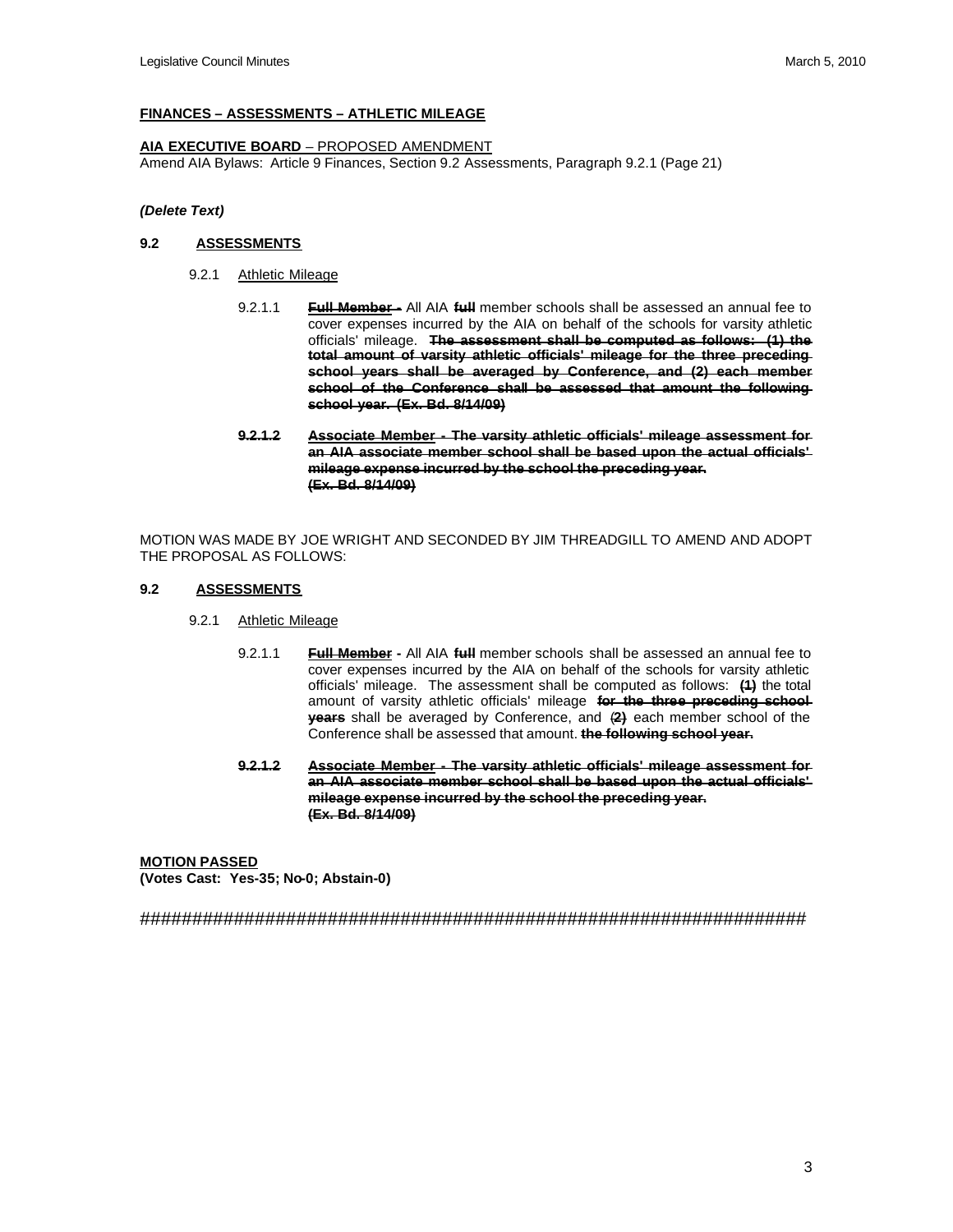## **STUDENT ELIGIBILITY RULES – DOMICILE RULE - FOREIGN EXCHANGE**

#### **AIA EXECUTIVE BOARD** – PROPOSED AMENDMENT

Amend AIA Bylaws: Article 15 Student Eligibility Rules, Section 15.5 Domicile Rule, Paragraph 15.5.3 (Page 40)

#### *(Insert New Text)*

## **15.5 DOMICILE RULE**

15.5.3.4 Foreign Exchange - A foreign exchange student who is placed in the attendance boundary of the school by a bona fide exchange program meets the domicile requirements. **The eligibility period for a bona fide foreign exchange student may not exceed one school year.** 

> *DETERMINATION: The AIA Executive Board determined that a bona fide exchange program is a program approved by the Council on Standards for International Educational Travel (CSIET). (Ex. Bd. 9/16/96)*

MOTION WAS MADE BY JOE WRIGHT AND SECONDED BY ANNETTE AUXIER TO ADOPT THE PROPOSAL AS PRESENTED. **MOTION PASSED (Votes Cast: Yes-35; No-0; Abstain-0)**

################################################################

## **BASEBALL – PRESEASON INTERSCHOOL VARSITY SCRIMMAGE**

#### **AIA EXECUTIVE BOARD** – PROPOSED AMENDMENT

Amend AIA Bylaws: Article 20 Baseball, Section 20.3 Preseason Interschool Varsity Scrimmage, Paragraph 20.3.2 (Page 75)

#### *(Insert New Text)*

#### **20.3 PRESEASON INTERSCHOOL VARSITY SCRIMMAGE**

## **20.3.2 Schools may hold multi-school scrimmages while adhering to bylaw 20.3.**

MOTION WAS MADE BY JOE PADDOCK AND SECONDED BY JOHN CARLSON TO COMBINE AND ADOPT AGENDA ITEMS **9-15 - SAME DECISION ON ALL ITEMS MOTION PASSED (Votes Cast: Yes-35; No-0; Abstain-0)**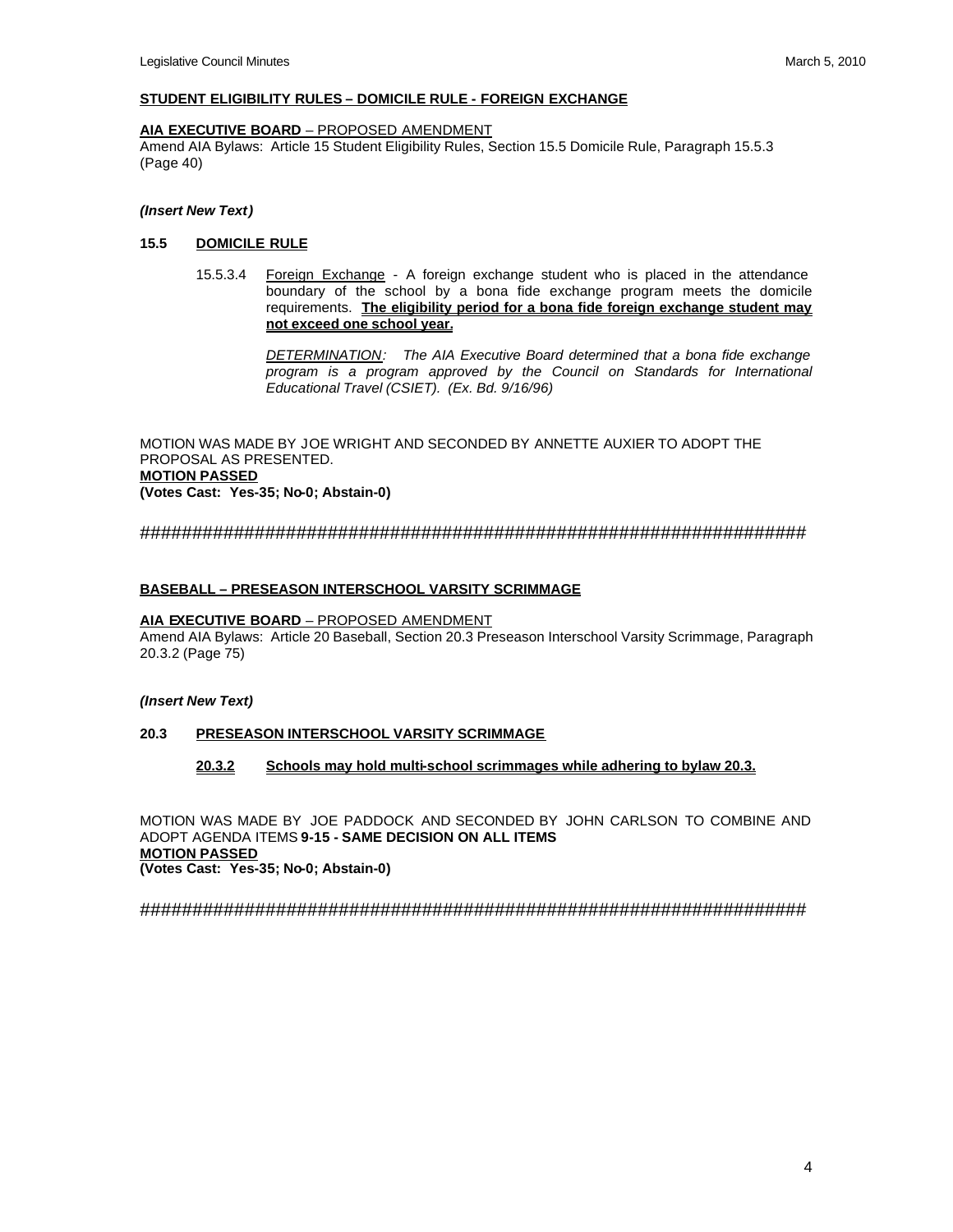## **BASKETBALL – PRESEASON INTERSCHOOL VARSITY SCRIMMAGE**

#### **AIA EXECUTIVE BOARD** – PROPOSED AMENDMENT

Amend AIA Bylaws: Article 21 Basketball, Section 21.3 Preseason Interschool Varsity Scrimmage, Paragraph 21.3.2 (Page 79)

### *(Insert New Text)*

# **21.3 PRESEASON INTERSCHOOL VARSITY SCRIMMAGE**

### **21.3.2 Schools may hold multi-school scrimmages while adhering to bylaw 21.3.**

MOTION WAS MADE BY JOE PADDOCK AND SECONDED BY JOHN CARLSON TO COMBINE AND ADOPT AGENDA ITEMS **9-15 - SAME DECISION ON ALL ITEMS MOTION PASSED (Votes Cast: Yes-35; No-0; Abstain-0)**

################################################################

#### **FOOTBALL – PRE-COMPETITION PRACTICE**

## **AIA EXECUTIVE BOARD** – PROPOSED AMENDMENT

Amend AIA Bylaws: Article 23 Football, Section 23.3 Interschool Varsity Scrimmage, Paragraph 23.3.4 (Page 86)

#### *(Delete as Indicated)*

#### **23.3 PRE-COMPETITION PRACTICE**

23.3.4.4 **1A s** Schools may hold multi-school scrimmages **(jamboree)** while adhering to bylaw 23.3.4.**3.3.** 

MOTION WAS MADE BY JOE PADDOCK AND SECONDED BY JOHN CARLSON TO COMBINE AND ADOPT AGENDA ITEMS **9-15 - SAME DECISION ON ALL ITEMS MOTION PASSED (Votes Cast: Yes-35; No-0; Abstain-0)**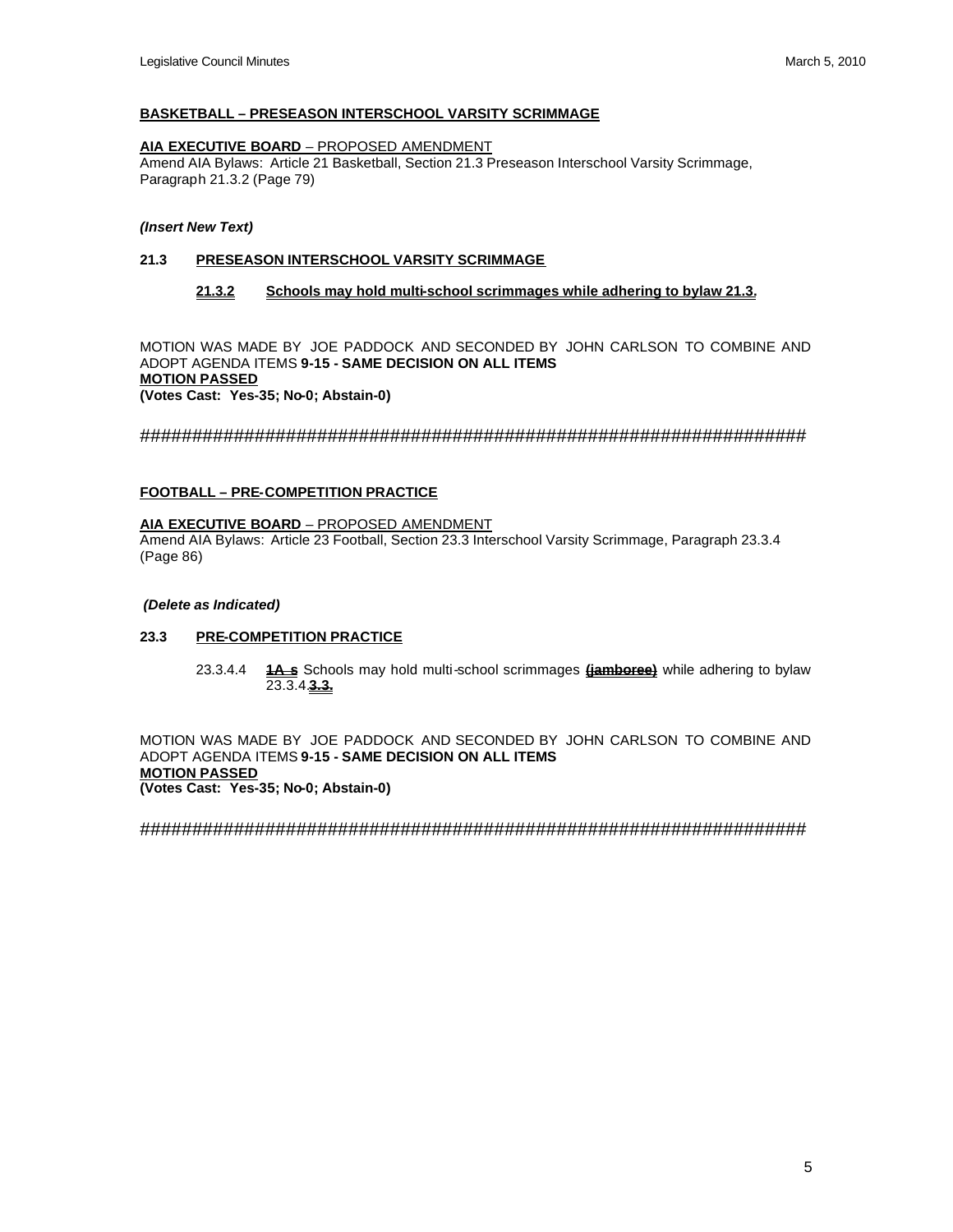## **SOCCER – PRESEASON INTERSCHOOL VARSITY SCRIMMAGE**

#### **AIA EXECUTIVE BOARD** – PROPOSED AMENDMENT

Amend AIA Bylaws: Article 25 Soccer, Section 25.3 Preseason Interschool Varsity Scrimmage, Paragraph 25.3.2 (Page 97)

#### *(Insert New Text)*

# **25.3 PRESEASON INTERSCHOOL VARSITY SCRIMMAGE**

### **25.3.2 Schools may hold multi-school scrimmages while adhering to bylaw 25.3.**

MOTION WAS MADE BY JOE PADDOCK AND SECONDED BY JOHN CARLSON TO COMBINE AND ADOPT AGENDA ITEMS **9-15 - SAME DECISION ON ALL ITEMS MOTION PASSED (Votes Cast: Yes-35; No-0; Abstain-0)**

################################################################

## **SOFTBALL – PRESEASON INTERSCHOOL VARSITY SCRIMMAGE**

## **AIA EXECUTIVE BOARD** – PROPOSED AMENDMENT

Amend AIA Bylaws: Article 26 Softball, Section 26.3 Preseason Interschool Varsity Scrimmage, Paragraph 26.3.2 (Page 101)

#### *(Insert New Text)*

## **26.3 PRESEASON INTERSCHOOL VARSITY SCRIMMAGE**

**26.3.2 Schools may hold multi-school scrimmages while adhering to bylaw 26.3.** 

MOTION WAS MADE BY JOE PADDOCK AND SECONDED BY JOHN CARLSON TO COMBINE AND ADOPT AGENDA ITEMS **9-15 - SAME DECISION ON ALL ITEMS MOTION PASSED (Votes Cast: Yes-35; No-0; Abstain-0)**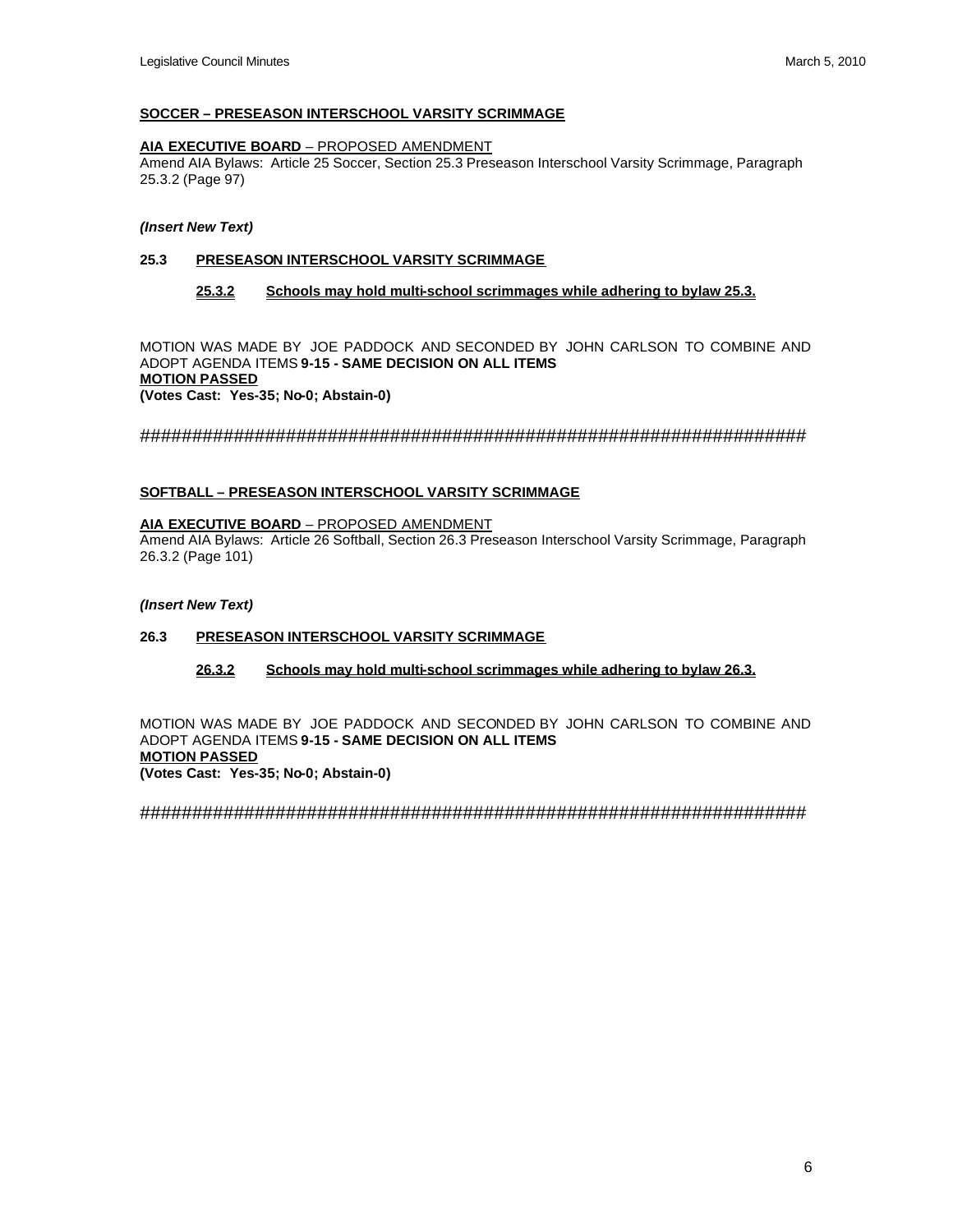## **SWIMMING – SEASON OF SPORT**

# **AIA EXECUTIVE BOARD** – PROPOSED AMENDMENT

Amend AIA Bylaws: Article 27 Swimming, Section 27.2 Season of Sport, Paragraph 27.2.3 (Page 104)

#### *(Insert New Text)*

## **27.2 SEASON OF SPORT**

|        | 1A/2A/3A    | <b>Practice</b><br><b>Competition</b><br>Championship | no sooner than the<br>no sooner than the<br>to be concluded by the | week<br>week<br>$23^{\text{rd}}$<br>week |
|--------|-------------|-------------------------------------------------------|--------------------------------------------------------------------|------------------------------------------|
| 27.2.3 | Fall Season | Practice<br>Competition<br>Championship               | no sooner than the<br>no sooner than the<br>to be concluded by the | 6th week<br>9th week<br>23rd week        |

MOTION WAS MADE BY JOE PADDOCK AND SECONDED BY JOHN CARLSON TO COMBINE AND ADOPT AGENDA ITEMS **9-15 - SAME DECISION ON ALL ITEMS MOTION PASSED (Votes Cast: Yes-35; No-0; Abstain-0)**

################################################################

## **VOLLEYBALL – PRESEASON INTERSCHOOL VARSITY SCRIMMAGE**

## **AIA EXECUTIVE BOARD** – PROPOSED AMENDMENT

Amend AIA Bylaws: Article 30 Volleyball, Section 30.3 Preseason Interschool Varsity Scrimmage, Paragraph 30.3.2 (Page 117)

## *(Insert New Text)*

## **30.3 PRESEASON INTERSCHOOL VARSITY SCRIMMAGE**

## **30.3.2 Schools may hold multi-school scrimmages while adhering to bylaw 30.3.**

MOTION WAS MADE BY JOE PADDOCK AND SECONDED BY JOHN CARLSON TO COMBINE AND ADOPT AGENDA ITEMS **9-15 - SAME DECISION ON ALL ITEMS MOTION PASSED (Votes Cast: Yes-35; No-0; Abstain-0)**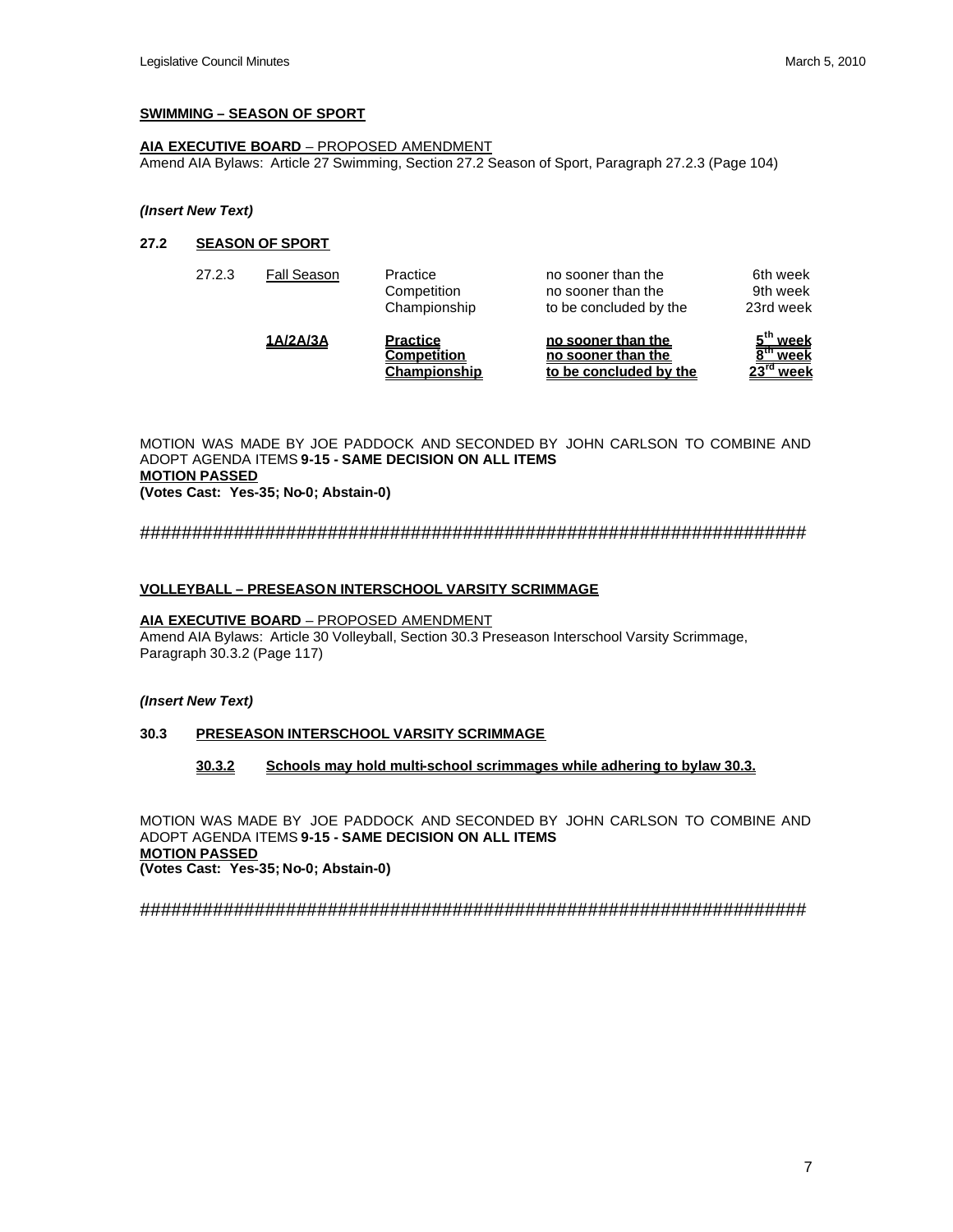### **STUDENT ELIGIBILITY RULES – RECRUITMENT RULE**

#### **AIA EXECUTIVE BOARD** – PROPOSED AMENDMENT

Amend AIA Bylaws: Article 15 Student Eligibility Rules, Section 15.12 Recruitment Rule, Paragraph 15.12.4.11 (Page 48)

#### *(Delete Text)*

- **15.12 RECRUITMENT RULE** There shall be no recruitment of athletes. Recruitment is defined as the act of influencing a student to enroll in a school or to transfer from one school to another in order that the student may participate in interscholastic athletics. No school administrator, athletic coach or employee of a high school district shall engage in recruitment either by direct contact with a student or indirectly through parents, legal guardians, common school employees, directors of summer athletic programs or other persons who are in a position to influence the student's choice of a school.
	- **15.12.4.11 A coach may conduct an athletic camp at his or her school or another site during the summer if enrollment at the camp is open to all students at all schools. The coach may not offer free tuition to such camps unless everyone is free.**

MOTION WAS MADE BY DOUG MEYER AND SECONDED BY JOE WRIGHT TO ADOPT THE PROPOSAL AS PRESENTED. **MOTION PASSED (Votes Cast: Yes-35; No-0; Abstain-0)**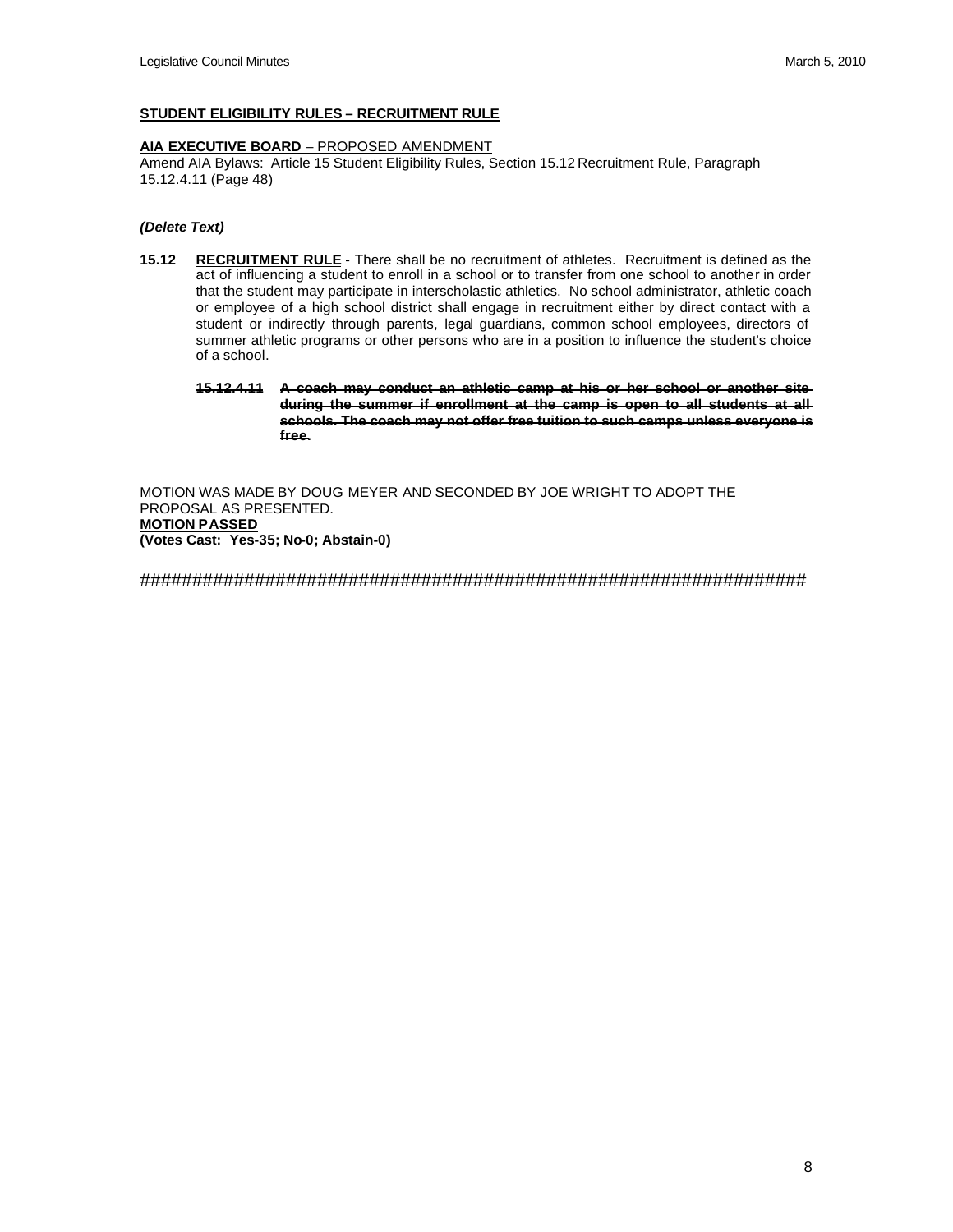# **STUDENT ELIGIBILITY RULES – TRANSFERS (NEW)**

## **AIA EXECUTIVE BOARD** – PROPOSED AMENDMENT

Amend AIA Bylaws: Article 15 Student Eligibility Rules, Section 15.12 Recruitment Rule, Paragraph 15.12.4.15 (**New**) (Page 49)

# *(Insert New Text)*

- **15.12 RECRUITMENT RULE** There shall be no recruitment of athletes. Recruitment is defined as the act of influencing a student to enroll in a school or to transfer from one school to another in order that the student may participate in interscholastic athletics. No school administrator, athletic coach or employee of a high school district shall engage in recruitment either by direct contact with a student or indirectly through parents, legal guardians, common school employees, directors of summer athletic programs or other persons who are in a position to influence the student's choice of a school.
	- **15.12.4.15 Transfers to a school with which a non-school team is affiliated or with which an instructor is affiliated.** Despite compliance with the other provisions of AIA Bylaws, a student who attends, participates or was eligible to participate for a school, and then transfers to another school is ineligible for one calendar year under any of the following circumstances:
		- The student transfers from a public, private or charter school within one calendar year after:
			- Participating in non-school athletics (e.g. AAU, American Legion, club team, *or other non-school teams*) on a team affiliated with the school to which the student transfers, AND/OR
			- $\triangleright$  Receiving athletic or activities instruction from a person affiliated with the school to which the student transfers.
			- EXCEPTION: The eligibility of a private or non-member charter school student who transfers to a public or private school at which the student has previously been a participant in a school sport or activity is not affected by this rule.
		- The student transfers from a home school within one calendar year after:
			- Participating in non-school athletics (e.g. AAU, American Legion, club team, *or other non-school teams*) on a team affiliated with the school to which the student transfers, AND/OR
			- Receiving athletic or activities instruction from a person affiliated with the school to which the student transfers.
			- EXCEPTION: The eligibility of a home school student who transfers to a public or private school at which the student has previously been a participant in a school sport or activity or was eligible to participate in a school sport or activity is not affected by this rule.

# **FAQ's**

- **1. Q**. At what point is a student considered a member of a non-school affiliated team?
	- **A.** If a student participates in a practice or contest, that student is considered a team member and is a part of the roster.
- **2. Q.** What constitutes a majority of a non-school affiliated team?
	- **A.** A majority is one more than half the number of students on a team roster.
- **3. Q.** Who is considered to be a part of the school coaching staff? **A.** A coach (paid or volunteer) is anyone who at any time for any reason is, or could be, solely responsible for coaching a team.
- **4. Q.** Does the Prior Contact Rule apply to incoming 9th graders?
- **A. NO**
- **5. Q.** How may a student docum ent that the transfer process was initiated prior to participating on a non-school team associated with the school to which the student is transferring?
	- **A.** The student should obtain a written, dated document from the administrator or other school representative with whom the student (or parents) corresponded prior to participation *at the school to which the student is transferring, and a copy of the document is provided to the school from which the student is transferring.*

 *(Cont'd)*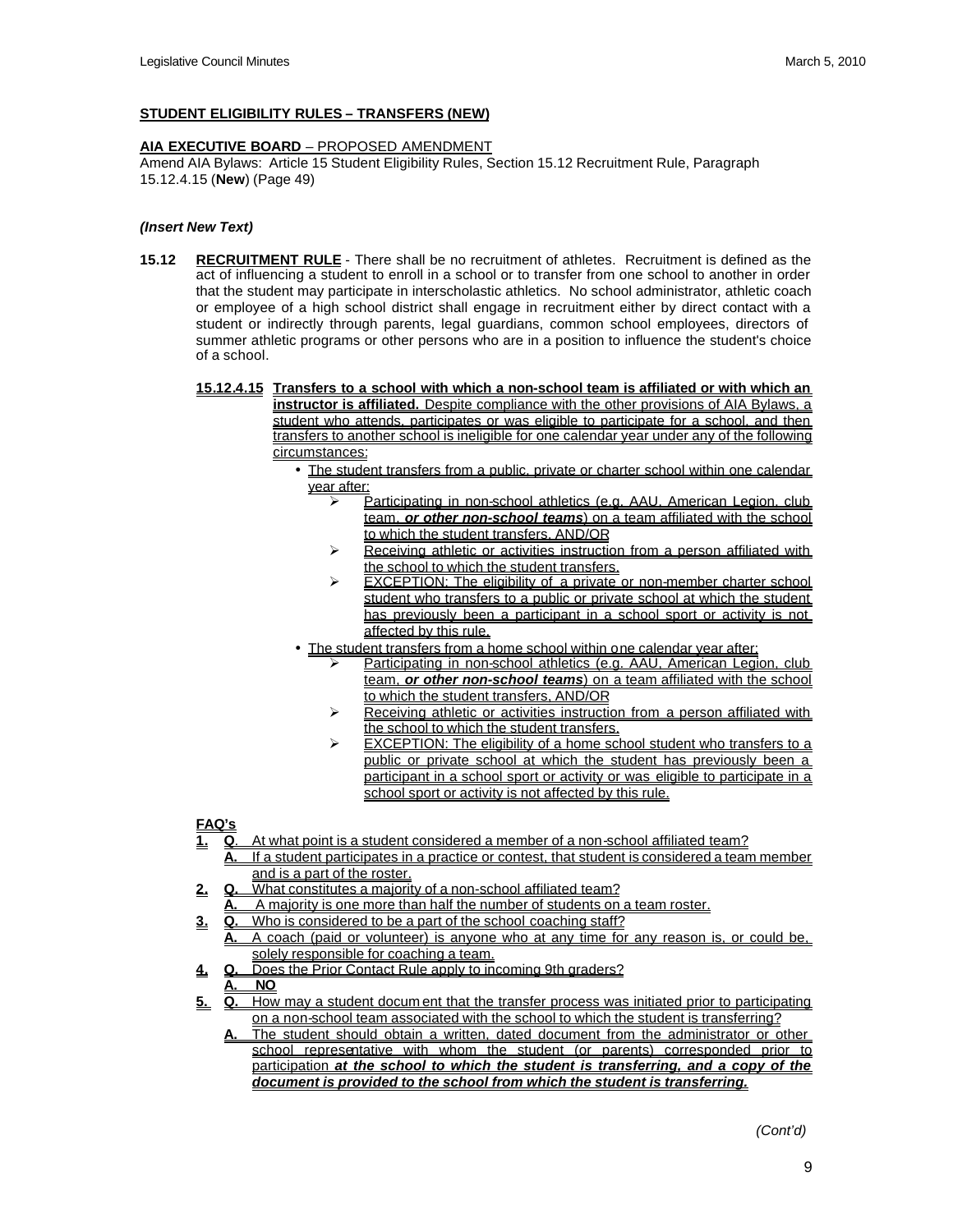- **6.** Q. If a student receives instruction from a coach, then the coach moves to a different school. may the student transfer to the "new" school of the coach without jeopardizing his or her eligibility?
	- **A***.* **NO.** The student's eligibility may be in jeopardy if the student transfers to the school where that coach currently coaches regardless of whether the coach's current school is where the coach was employed at the time of the instruction. The student's potential ineligibility is linked to the coach from whom instruction was received, not to the school of the coach at the time of the instruction.

MOTION WAS MADE BY TONI CORONA AND SECONDED BY MIKE STERKOWITZ TO AMEND THE PROPOSAL AS FOLLOWS (add the following sentence to Hardship Rule):

15.14 **HARDSHIP** - In individual hardship cases the AIA Executive Board or the Hardship Appeals Committee may, at their discretion and upon such terms and conditions as may be imposed, waive or modify the Enrollment Rule (Article 15, Section 15.3, Paragraph 15.3.5 only), Domicile Rule (Article 15, Section 15.5), Maximum Participation Rule (Article 15, Section 15.9, Paragraph 15.9.1 only), Transfer Rule (Article 15, Section 15.10), and/or **Recruitment Rule (Article 15, Section 15.12.4.15 only)**. The appeal shall initially be heard and decided by the Hardship Appeals Committee. The decision of the Hardship Appeals Committee shall be final unless appealed to the AIA Executive Board within ten days from the date of said decision. AIA Executive Board consideration of such appeals will take place only at a regularly scheduled monthly meeting. (*See Article 6, Section 6.3 regarding procedures for meetings of the AIA Executive Board.)* Procedures for appeals to the Hardship Appeals Committee shall be as determined by the AIA Executive Board.

**MOTION PASSED (Votes Cast: Yes-35; No-0; Abstain-0)**

MOTION WAS MADE BY JOE WRIGHT AND SECONDED BY JOE BURNSIDE TO ADOPT THE PROPOSAL AS AMENDED. **MOTION PASSED (Votes Cast: Yes-26; No-9; Abstain-0)**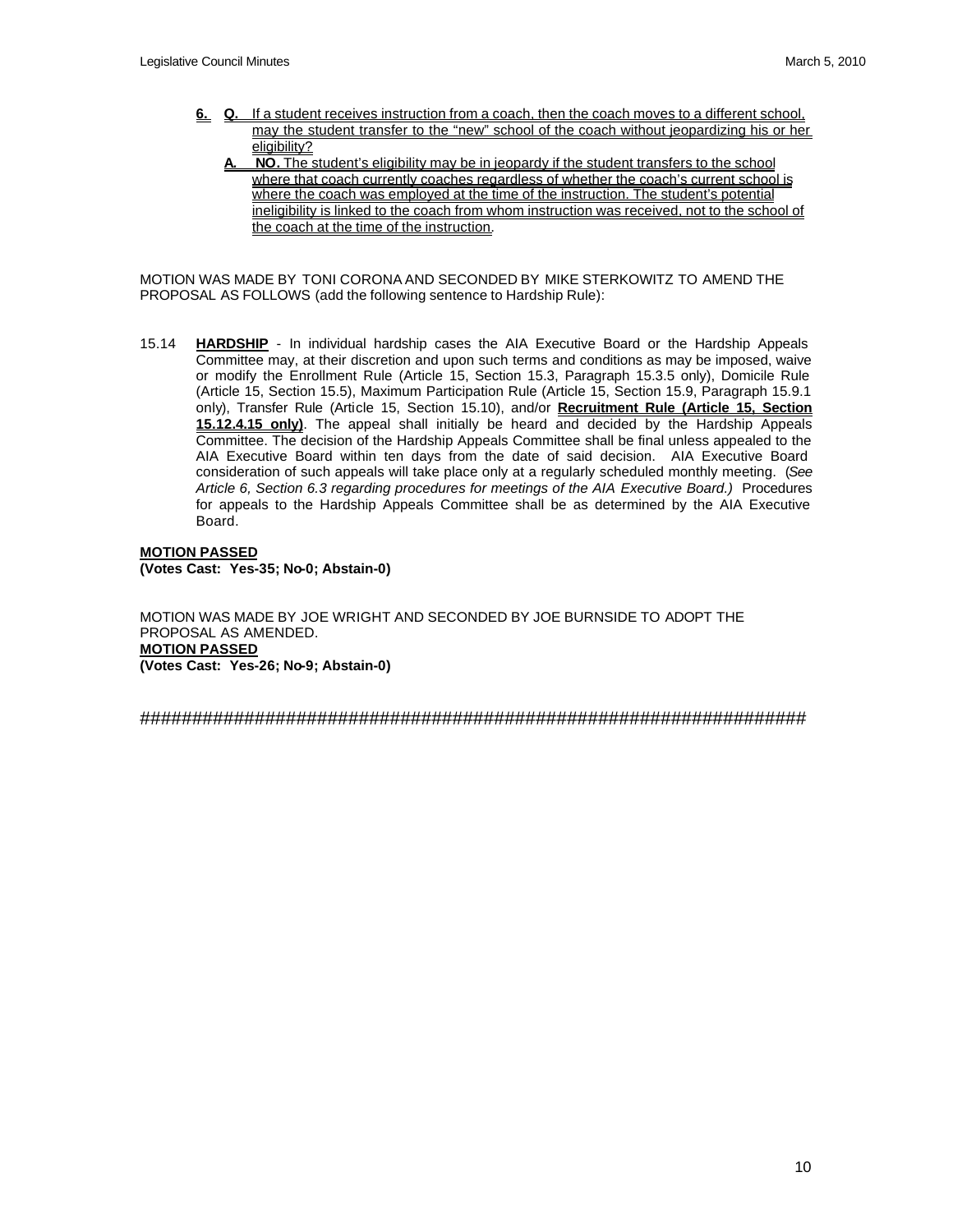#### **COACHES AND COACHING – COACHING QUALIFICATION**

### **2A CONFERENCE** – PROPOSED AMENDMENT

Amend AIA Bylaws: Article 17 Coaches and Coaching, Section 17.1 Coaching Qualification, Paragraph 17.1.2 (Page 58)

#### *(Insert New Text)*

- **17.1 COACHING QUALIFICATION –** All head and assistant coaches, whether paid or volunteer, hired before April 1, 2009 must complete the NFHS Coach Education Program, or approved equivalent, no later than the beginning of the 2009-2010 school year. All head and assistant coaches, whether paid or volunteer, hired on or after April 1, 2009 must complete the NFHS Coach Education Program, or approved equivalent, within forty five (45) days from the date of hire.
	- 17.1.2 All head varsity coaches shall have a valid Arizona Teaching Certificate**, or** Arizona Coaching Certificate **or have completed Levels I, II and III through the National Federation of State High School Associations at www.nfhslearn.org. This certification shall be** on file or recorded in the office of the principal or his/her designee.

*NOTE*: *For the titles of valid Arizona Teaching Certificates, please refer to the Arizona Department of Education website http://ade.state.az.us/certification*

MOTION WAS MADE BY DOUG MEYER AND SECONDED BY JAMES DRIGGERS TO AMEND AND ADOPT THE PROPOSAL AS FOLLOWS:

- **17.1 COACHING QUALIFICATION** All head and assistant coaches, whether paid or volunteer, hired before April 1, 2009 must complete the NFHS Coach Education Program, or approved equivalent, no later than the beginning of the 2009-2010 school year. All head and assistant coaches, whether paid or volunteer, hired on or after April 1, 2009 must complete the NFHS Coach Education Program, or approved equivalent, within forty five (45) days from the date of hire.
	- 17.1.2 All head varsity coaches shall have a valid Arizona Teaching Certificate**, or** Arizona Coaching Certificate, **or have completed each of the following criteria from the National Federation of State High School Associations online at www.nfhslearn.org (Level I Certification):**
		- **Fundamentals of Coaching**
		- **First Aid/CPR**
		- **Sport specific course or teaching sport skills if sport is not offered**

**This certification shall be** on file or recorded in the office of the principal or his/her designee.

*NOTE*: *For the titles of valid Arizona Teaching Certificates, please refer to the Arizona Department of Education website http://ade.state.az.us/certification*

# **MOTION PASSED (Votes Cast: Yes-33; No-2; Abstain-1)**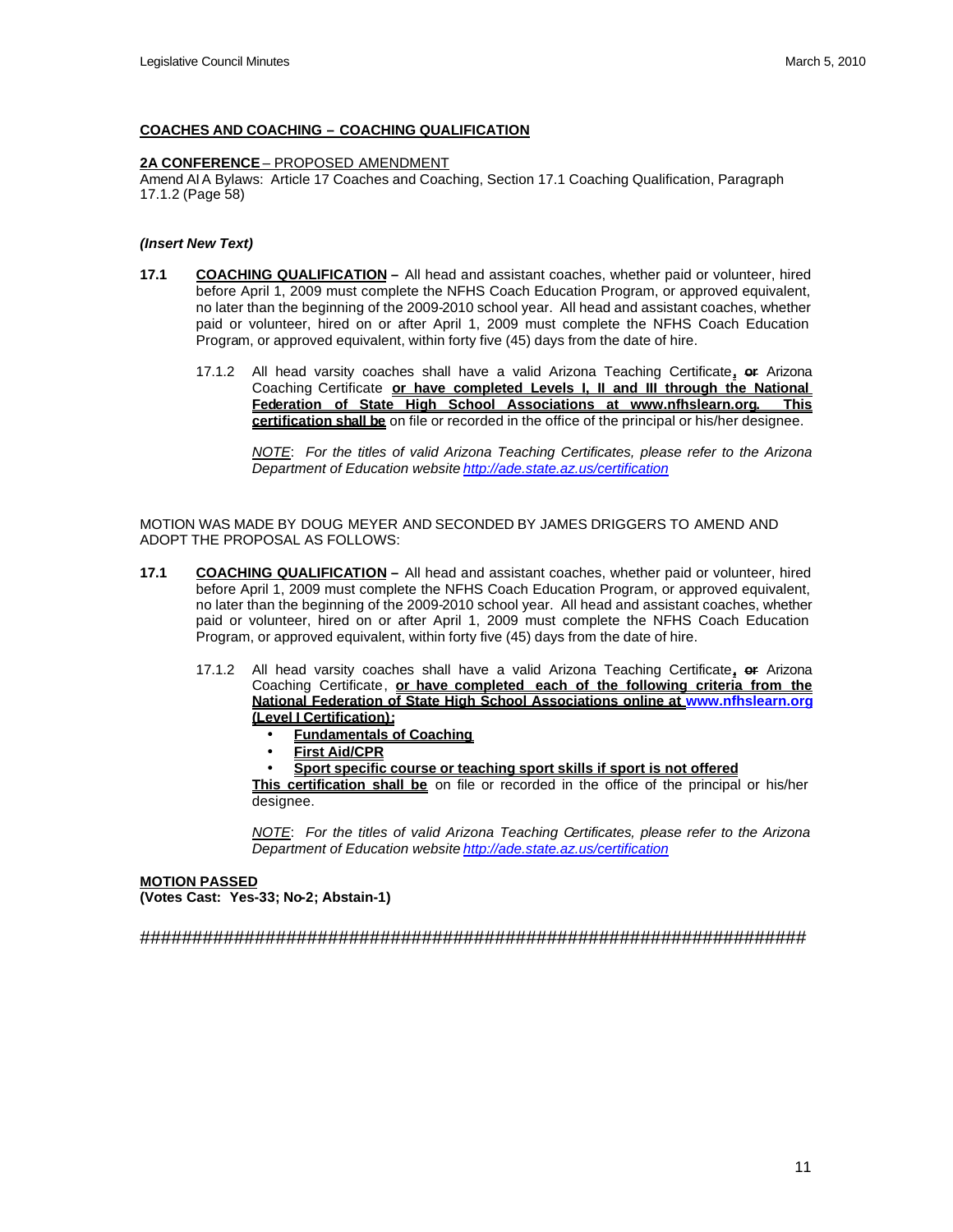# **FEES / SCHOOLS – OFFICIAL'S RESPONSIBILITY**

# **AIA EXECUTIVE BOARD** – PROPOSED AMENDMENT

Amend AIA Bylaws: Article 18 Officials, Section 18.3 Fees / Schools – Official's Responsibility, Paragraph 18.3.4 (Page 64)

#### *(Insert New Text)*

## **ARTICLE 18 – OFFICIALS**

18.3.4 Regular season contest and tournament fees shall be paid as set forth in this Article.

#### **FEE SCHEDULE FOR OFFICIALS REGULAR SEASON 2010-2011**

|                                     | VARSITY                                                                           | <b>JV &amp; FROSH</b> |                                                     |
|-------------------------------------|-----------------------------------------------------------------------------------|-----------------------|-----------------------------------------------------|
| Baseball (1)                        | \$48                                                                              | \$35                  |                                                     |
| Basketball (2 person)               | 50                                                                                | 35                    |                                                     |
| Basketball (3 person)               | 40                                                                                | --                    |                                                     |
| Football                            | 55                                                                                | 35                    |                                                     |
| (2)<br>Soccer                       | 45                                                                                | 35                    |                                                     |
| Softball                            | 40                                                                                | 35                    |                                                     |
| <b>Swimming (Starter 4A&amp;5A)</b> | <u>40</u>                                                                         | --                    |                                                     |
| Swimming (Referee 4A&5A)            | $\underline{40}$                                                                  | --                    |                                                     |
| Track (Starter)                     | $\overline{40}$                                                                   | 35                    |                                                     |
| Track (Referee)                     | 40                                                                                | 35                    |                                                     |
| Track (Clerk)                       | 40                                                                                | 35                    |                                                     |
| Volleyball (3)                      |                                                                                   |                       | 40 $3/5$ rally scoring $-$ \$32 - 2/3 rally scoring |
| Volleyball (3)                      |                                                                                   | 30                    |                                                     |
| Wrestling (4)                       | 48                                                                                | 35                    |                                                     |
|                                     | Volleyball/Softball/Baseball/Basketball/Soccer                                    |                       |                                                     |
|                                     | Solo Assignment: 1 1/2 TIMES THE REGULAR FEE WHEN OFFICIATING<br>THE CONTEST SOLO |                       |                                                     |
|                                     |                                                                                   |                       |                                                     |

MOTION WAS MADE BY JOE PADDOCK AND SECONDED BY SALLY DOYLE TO ADOPT THE PROPOSAL AS PRESENTED. **MOTION PASSED (Votes Cast: Yes-35; No-1; Abstain-0)**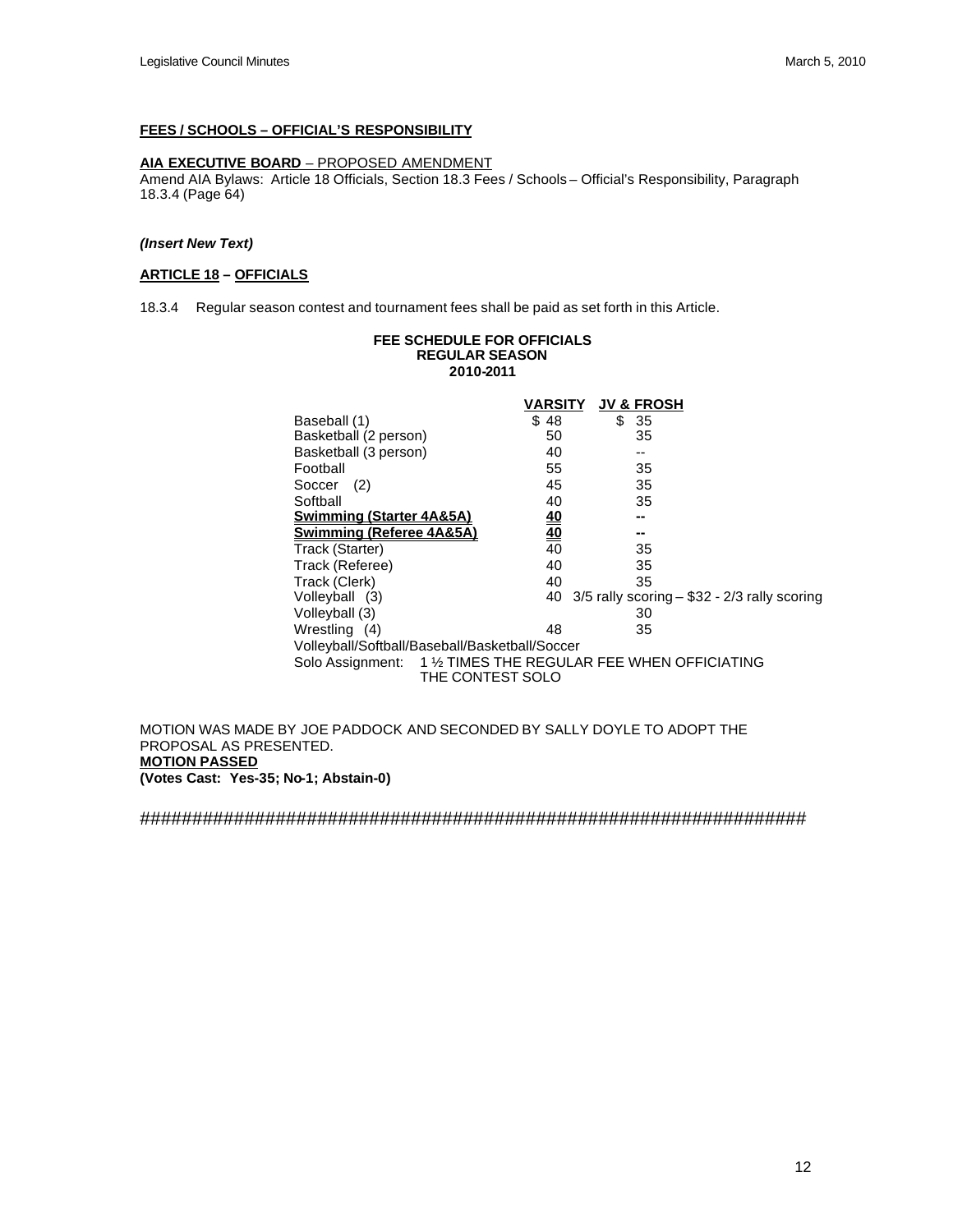#### **FOOTBALL – OUT-OF-SEASON FOOTBALL INSTRUCTION**

#### **5A CONFERENCE** – PROPOSED AMENDMENT

Amend AIA Bylaws: Article 23 Football, Section 23.10 Out-of-Season Football Instruction, Paragraph 23.10.1 (Page 87)

#### *(Delete as Indicated and Insert New Text)*

#### **23.10 OUT-OF-SEASON FOOTBALL INSTRUCTION**

- 23.10.1 A coach may instruct candidates for the high school's football squad for three consecutive weeks, commencing on the 44th week of the AIA standardized calendar and concluding in the 46th week. **The use of shields, dummies and sleds during this time is permissible.**
- **23.10.3 Instructions are limited to non-contact activities and no football equipment shall be used except football, kicking tees and football shoes.**

MOTION WAS MADE BY PAUL ROETTO AND SECONDED BY JIM THREADGILL TO ADOPT THE PROPOSAL AS PRESENTED. **MOTION FAILED (Votes Cast: Yes-22; No-14; Abstain-0)**

################################################################

### **MOTION WAS MADE BY MOODY JACKSON AND SECONDED TO ADD THE FOLLOWING AGENDA ITEM AND AMEND THE ABOVE PROPOSAL AS FOLLOWS:**

#### *(Delete as Indicated and Insert New Text)*

## **23.10 OUT-OF-SEASON FOOTBALL INSTRUCTION**

- 23.10.1 A coach may instruct candidates for the high school's football squad for three consecutive weeks, commencing on the 44th week of the AIA standardized calendar and concluding in the 46th week. **The use of shields and dummies during this time is permissible.**
- **23.10.3 Instructions are limited to non-contact activities and no football equipment shall be used except football, kicking tees and football shoes.**

MOTION WAS MADE BY KEVIN CLAYBORN AND SECONDED BY DOUG MEYER TO PASS THE ADDED PROPOSAL TO THE FLOOR **MOTION PASSED (Votes Cast: Yes-27; No-9; Abstain-0)**

MOTION WAS MADE BY JIM THREADGILL AND SECONDED BY PHIL GRUENSFELDER TO ADOPT THE ADDED PROPOSAL AS PRESENTED. **MOTION PASSED (Votes Cast: Yes-25; No-11; Abstain-0)**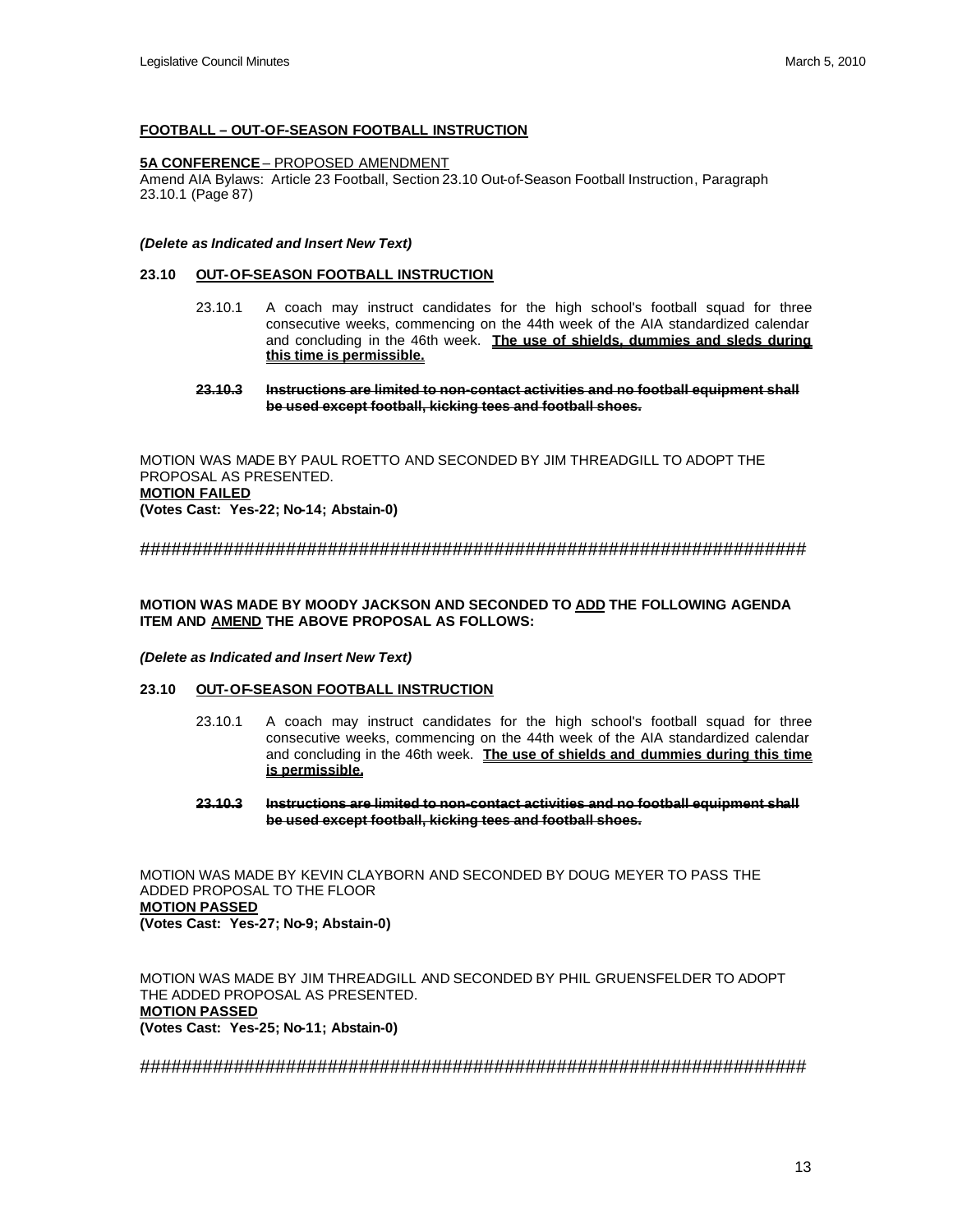### **CHESS – ADMINISTRATIVE OFFICERS & ORGANIZATION**

### **5A CONFERENCE** – PROPOSED AMENDMENT

Amend AIA Bylaws: Article 33 Chess, Section 33.2 Administrative Officers, and Section 33.6 Organization (Page 127)

#### *(Delete as Indicated and Insert New Text)*

#### **33.2 ADMINISTRATIVE OFFICERS** - Arizona State Chess **Sponsors Coaches** Association **(ACCA)**

**33.6 ORGANIZATION** - The state will be divided into four regional areas. Any exception to this alignment must be recommended by the Arizona State Chess **Sponsors Coaches** Association (ACCA) Executive Committee and approved by the AIA Executive Board.

MOTION WAS MADE BY KEVIN CLAYBORN AND SECONDED BY JIM THREADGILL TO ADOPT THE PROPOSAL AS PRESENTED. **MOTION FAILED (Votes Cast: Yes-16; No-13; Abstain-7)**

## ################################################################

## **CHESS – INVITATIONAL TOURNAMENTS**

### **5A CONFERENCE** – PROPOSED AMENDMENT

Amend AIA Bylaws: Article 33 Chess, Section 33.14 Tournaments – State / Inter-Regional / Invitational, Paragraph 33.14.4 (Page 131)

#### *(Delete as Indicated and Insert New Text)*

33.14.4 Invitational Tournaments

- 33.14.4.4.2 If a region starts its season with a closed individual tournament, there shall be two sections:
	- Open: Any **varsity player or anyone 400 or over eligible AIA player**.
	- **Reserve: Any new player or anyone under 400. Alternate: Sections rated at the discretion of the tournament director.**

MOTION WAS MADE BY JOE HAJEK AND SECONDED BY NATHAN SLATER TO COMBINE AND ADOPT AGENDA ITEMS **22-26 - SAME DECISION ON ALL ITEMS MOTION PASSED (Votes Cast: Yes-36; No-0; Abstain-0)**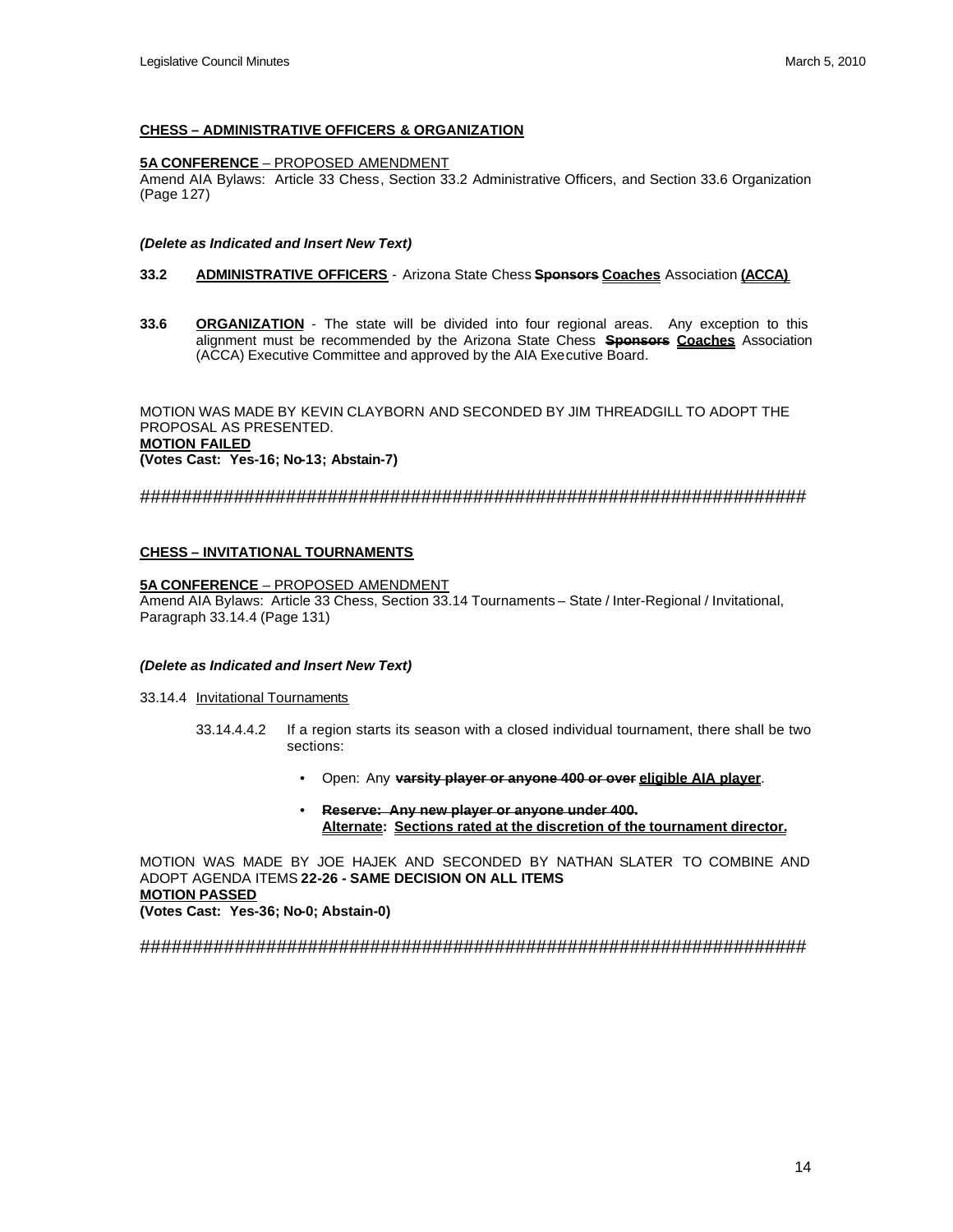### **CHESS – STATE TOURNAMENT RULES - TEAM**

## **5A CONFERENCE** – PROPOSED AMENDMENT

Amend AIA Bylaws: Article 33 Chess, Section 33.14 Tournaments – State / Inter-Regional / Invitational, Paragraph 33.14.5 (Page 131)

#### *(Delete as Indicated and Insert New Text)*

33.14.5 State Tournament Rules - Team

33.14.5.3 **Preregistration for the five-member team with three alternates postmarked by the Monday prior to the regionals on Saturday. Preregistration for a team plus alternates must be submitted to the host school or tournament director no later than twenty-four hours prior to the start of round one, and any individual changes may be made as necessary at the tournament director's discretion.**

MOTION WAS MADE BY JOE HAJEK AND SECONDED BY NATHAN SLATER TO COMBINE AND ADOPT AGENDA ITEMS **22-26 - SAME DECISION ON ALL ITEMS MOTION PASSED (Votes Cast: Yes-36; No-0; Abstain-0)**

################################################################

#### **CHESS – STATE TOURNAMENT RULES - TEAM**

### **5A CONFERENCE** – PROPOSED AMENDMENT

Amend AIA Bylaws: Article 33 Chess, Section 33.14 Tournaments – State / Inter-Regional / Invitational, Paragraph 33.14.5 (Page 132)

#### *(Delete as Indicated and Insert New Text)*

33.14.5 State Tournam ent Rules - Team

33.14.5.6 The State Team Tournament will be hosted by the school in each Region which placed the highest in the previous state tournament according to the following schedule:

| 2002         | Region III          | 2007  | <del>Region I</del> |  |
|--------------|---------------------|-------|---------------------|--|
| 2003         | <del>Region I</del> | 2008  | Region II           |  |
| 2004         | Region II           | 2009  | Region IV           |  |
|              |                     |       |                     |  |
| 2005         | <b>Region IV</b>    | 2010. | Region III          |  |
| 2006         | Region III          |       |                     |  |
|              |                     |       |                     |  |
| <u> 2010</u> | <u>Reaion III</u>   | 2016  | <u>Reaion II</u>    |  |
| <u> 2011</u> | Reaion              | 2017  | Reaion              |  |
| 2012         | Reaion II           | 2018  | Reaion III          |  |
| <u> 2013</u> | Reaion IV           | 2019  | Reaion I            |  |
|              |                     | 2020  |                     |  |
| 2014         | <u>Reaion III</u>   |       | Reaion              |  |
| 2015         | Region              |       |                     |  |

MOTION WAS MADE BY JOE HAJEK AND SECONDED BY NATHAN SLATER TO COMBINE AND ADOPT AGENDA ITEMS **22-26 - SAME DECISION ON ALL ITEMS MOTION PASSED (Votes Cast: Yes-36; No-0; Abstain-0)**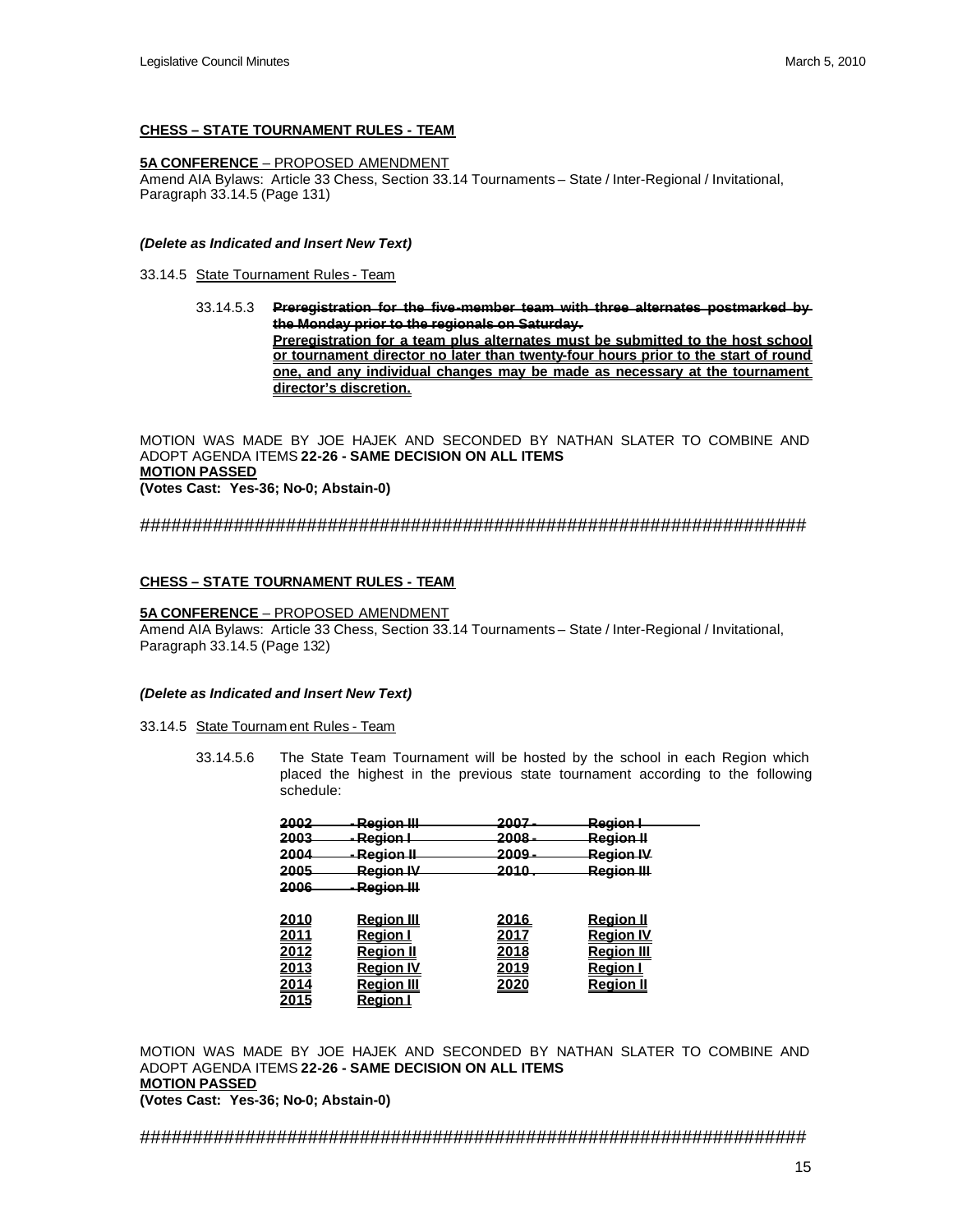## **CHESS – STATE TOURNAMENT RULES - INDIVIDUAL**

# **5A CONFERENCE** – PROPOSED AMENDMENT

Amend AIA Bylaws: Article 33 Chess, Section 33.14 Tournaments – State / Inter-Regional / Invitational, Paragraph 33.14.6 (Page 133)

### *(Delete as Indicated and Insert New Text)*

33.14.6 State Tournament Rules - Individual

33.14.6.6.1 The scheduled Regions will be rotated in the following order:

| 2004 | <del>Region IV</del>  |
|------|-----------------------|
| 2005 | Region III            |
| 2006 | Region I              |
| 2007 | <del>Region II</del>  |
| 2008 | <del>Region IV</del>  |
| 2009 | <del>Region III</del> |
| 2010 |                       |
|      | Region I              |
| 2011 | Region II             |
|      |                       |

| 2010         | <u>Reaion I</u>   | 2016 | <b>Region IV</b>  |
|--------------|-------------------|------|-------------------|
| <u> 2011</u> | <b>Region II</b>  | 2017 | <b>Region III</b> |
| 2012         | <b>Region IV</b>  | 2018 | <b>Region I</b>   |
| <u> 2013</u> | <b>Region III</b> | 2019 | <u>Reaion II</u>  |
| 2014         | <u>Reaion I</u>   | 2020 | <b>Region IV</b>  |
| 2015         | <b>Region II</b>  |      |                   |

MOTION WAS MADE BY JOE HAJEK AND SECONDED BY NATHAN SLATER TO COMBINE AND ADOPT AGENDA ITEMS **22-26 - SAME DECISION ON ALL ITEMS MOTION PASSED (Votes Cast: Yes-36; No-0; Abstain-0)**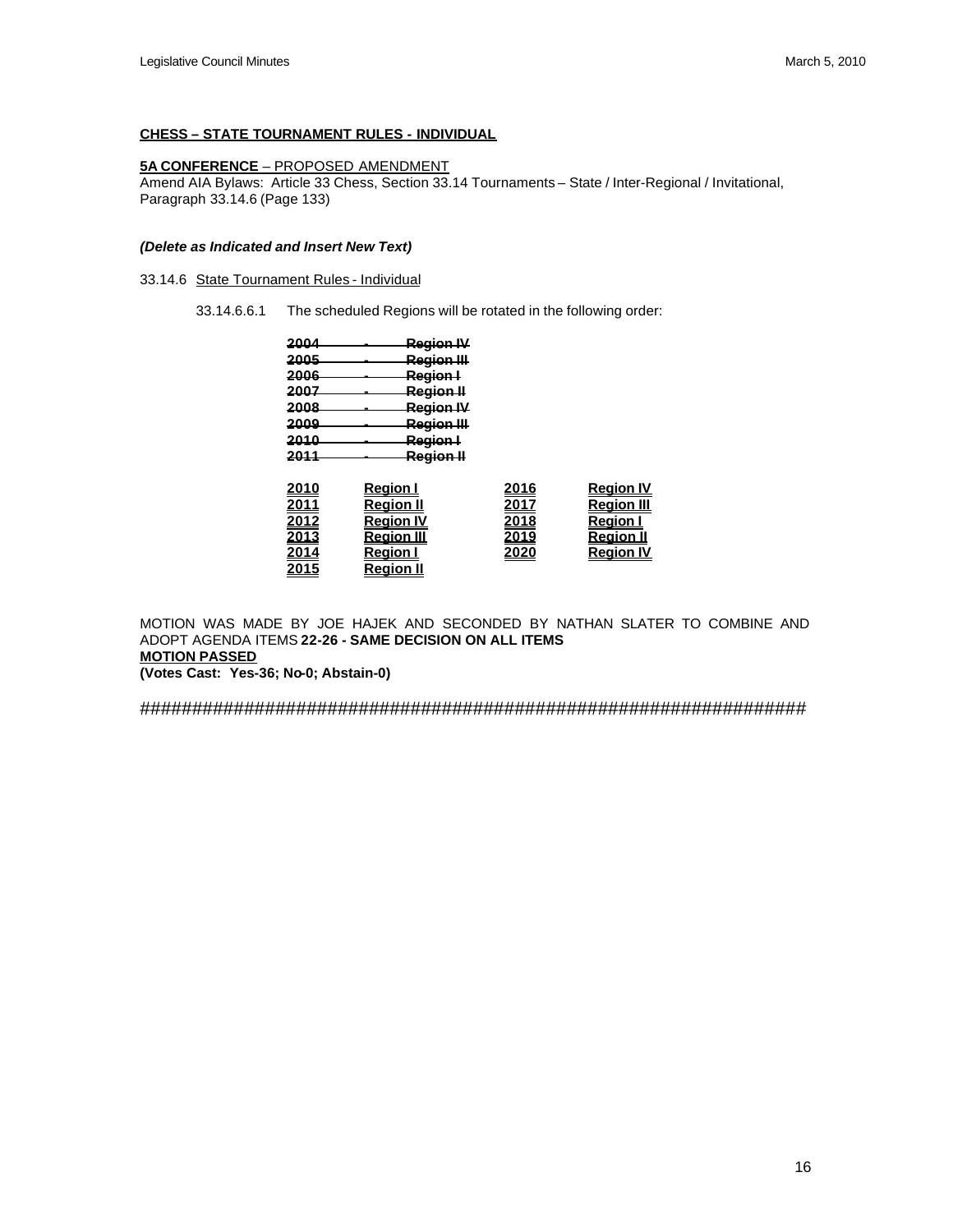# **CHESS – AWARDS**

# **5A CONFERENCE** – PROPOSED AMENDMENT

Amend AIA Bylaws: Article 33 Chess, Section 33.14 Tournaments – State / Inter-Regional / Invitational, Paragraph 33.14.7 (Page 133)

#### *(Delete as Indicated and Insert New Text)*

33.14.7 Awards

 $33.14.7.1$ 

| Regional and State Team |                                                                                                                                                                                |  |
|-------------------------|--------------------------------------------------------------------------------------------------------------------------------------------------------------------------------|--|
| 33.14.7.1.1             | Plaques will be awarded to each Region Champion.                                                                                                                               |  |
|                         | Regional Champion team members will receive certificates.                                                                                                                      |  |
| <u>33.14.7.1.3</u>      | <del>A certificate will be awarded to the top board player at the</del><br>regional tournament.                                                                                |  |
| 33.14.7.1.4             | Trophies will be awarded to the first and second place teams in the<br>state tournament.                                                                                       |  |
| <u>33.14.7.1.5</u>      | <u>The school of the State Championship Team shall be awarded </u><br>custody of the Stokes Memorial Traveling Trophy in accordance<br>with the will of Mr. Stokes, the donor. |  |
| 33.14.7.1.6             | Medals will be awarded to team members of the first and second<br>place teams at Regionals, and the first through fifth teams at the<br><u>State Team Tournament.</u>          |  |
| 33.14.7.1.7             | <b>Certificates Medals</b> will be awarded to the top board <b>one through</b><br>five players at the state team tournament.                                                   |  |

MOTION WAS MADE BY JOE HAJEK AND SECONDED BY NATHAN SLATER TO COMBINE AND ADOPT AGENDA ITEMS **22-26 - SAME DECISION ON ALL ITEMS MOTION PASSED (Votes Cast: Yes-36; No-0; Abstain-0)**